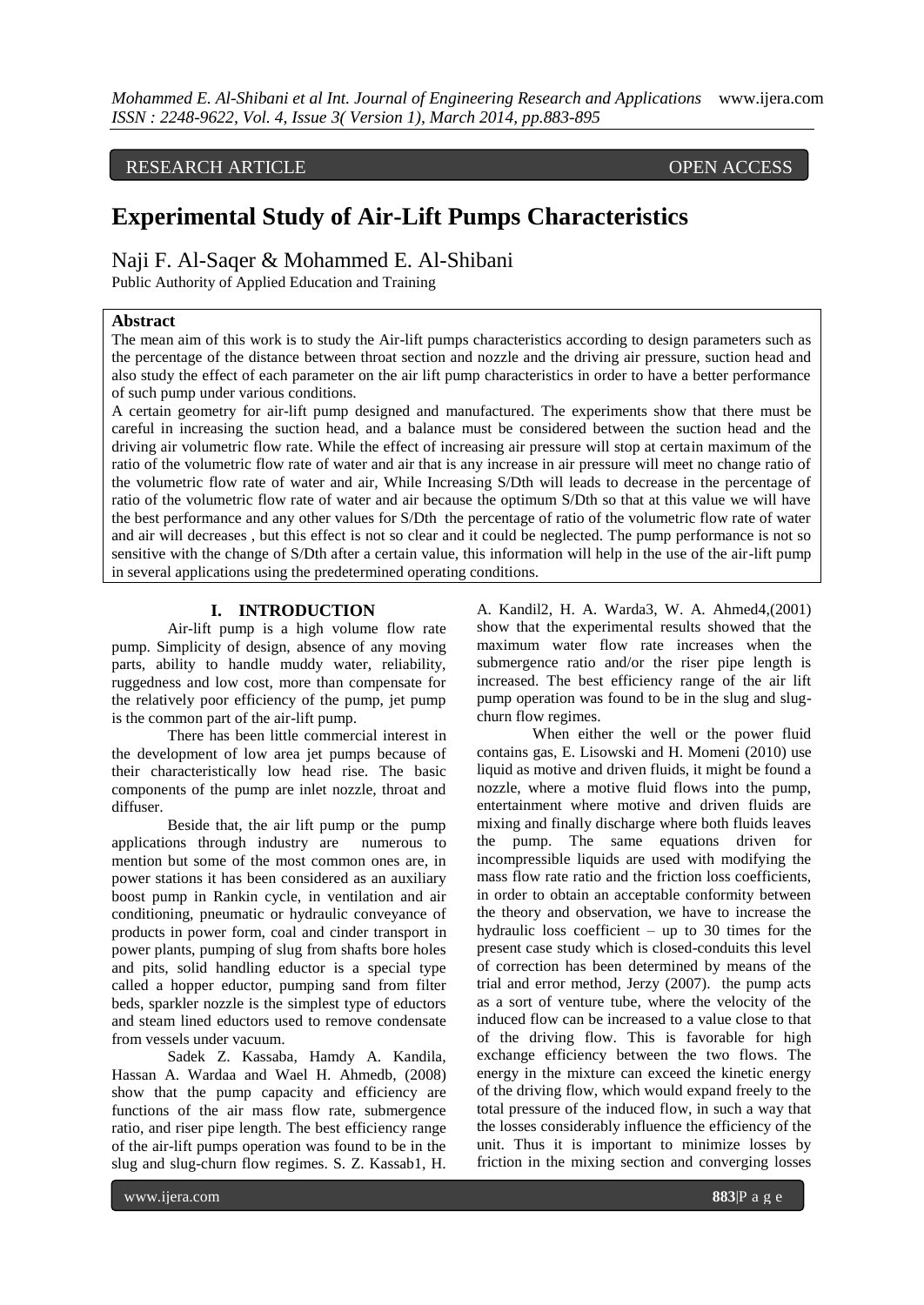in the diffuser, both of which are proportional to the square of the velocity.

Static pressure (driving air pressure) at the entrance of the nozzle is converted to kinetic energy by permitting the fluid to flow freely through a converging nozzle. The resulting- high velocity stream entrains the suction fluid in the suction chamber where the driving air jet creates a vacuum in the plenum chamber upstream of the diffuser section, increasing of the velocity decreases the pressure value for the same stream line according to Bernoulli equation. Water is, thereby drawn from the suction tank through a flexible hose, resulting in a flow of mixed fluids (air and water) at an intermediate velocity. The diffuser section (at the top of the jet pump) converts the velocity back to static pressure at the discharge of the jet pump.

Standard jet pump uses an axial nozzle, a generally cylindrical mixture and a divergent diffuser with a small angle (7 to 8 degree). This is the simplest design, but one having the largest dimensions and poorest performance. Thus, different techniques should be examined to improve the efficiency and compactness.

Following are the major techniques listed in order to increase performance of the jet pump:

- 1. The pumps with partial injection of the driving fluid by an annular slot at the inlet of the mixture are well suited to the pneumatic conveyance of products or the extraction and cooling of the gasses.
- 2. Multi tube and BI-dimensional pump which can comprise three, seven, nine, 19, 37 and so for driving nozzles.
- 3. Annular jet pumps with thin divergent flow whose performance is comparable to that of jet pumps with seven or nine divergent injectors.
- 4. Jet pumps with several annular flows, concentric and divergent, whose compactness and performance with a diffuser are the best for jet pumps handling Uni. -Interrupted flows.
- 5. Pulse jet pump, which's driving flow, comprises successive–bursts or –blasts- of gasses sucking in waves of induced air, the efficiency can be high.

Most of the papers in the literature on the design of liquid-liquid jet pumps contain empirical information on the coefficient S/Dth.

1I. A. El-Sawaf, 2M. A. Halawa, 3M. A. Younes and 4I. R. Teaima (2011) Study the effects of the pump operating conditions and geometries on the performance, the experimental investigations that the pump head and the head ratio decrease with increasing suction capacity and the area ratio R (An/AMC) of 0.25 gives the maximum highest efficiency and the area ratio of 0.155 gives a lowest efficiency. The optimum value for S/Dth for pumping water is about 1.

Ibrahim (2012) insure the same investigations and the driving pressure of 1 bar gives the maximum delivered concentration in case of R=0.25 and 0.4 but at  $R = 0.155$  the driving pressure of 1.5 bar gives the maximum delivered concentration.

# **1-1-Consequences of Nozzle-Throat Interface**

In addition to promoting cavitation, interference between the nozzle exterior and the throat entry interior surfaces is an important cause of the large losses in the jet pumps.

Ibrahim (2012), the distance between the driving nozzle to the beginning of mixing chamber to driving nozzle diameter ratio of 1.5 gives the maximum for all tested cases.

Mueller (1964) is one of the few investigators who measured the throat entry loss coefficient and his results graphically illustrate the profound effect of an adequate nozzle to throat spacing on the loss coefficient Ken (If  $S/Dth = 0.55$ ) where the measured Ken value was 0.061).

When the nozzle is inserted to  $S/Dth = 0.023$ , the measured Ken values increased by an order of magnitude to 0.745, actually this radical increase in the throat entry loss coefficient reflects a combination of the main flow losses and a secondary flow losses.

# **1-2- Optimum Mixing Throat Length**

Ibrahim (2012), the mixing chamber length of 7.25 Dmix had proven superiority over the other two mixing chamber length of 6.75 and 7.86 Dmix. Mixing throat length ranging from 3.5 to approximately 10 times the throat diameters has been studied. Vogel (1965) measured the static pressure rise in a very long throat length up to 20 diameters in length, his results illuminated an often over looked point that is the dependence of optimum throat length on the flow ratio M, regardless, of the design area ratio of the pump. For an area ratio of  $R = 0.219$  he found that the pressure rise in the mixing throat is at 5.3 diameters at low secondary flows approaching the cut-off point, and the required or optimum mixing length increased many times the diameters at high values of the flow ratio m, i. e., under low Pd conditions. Schulz and Fasol in 1958 using a larger area of area ratio  $R = 0.219$  found that the pressure peaked at  $L/Dth = 4.2$  for  $(M)$  goes to zero as contracted with a required mixing length of L/Dth > 8.3 at a maximum flow ratio.

# **1-3- Interrelationship Between S/ Dth and L/ Dth**

The mixing length required to achieve maximum pressure rise in the throat is properly viewed as the total distance from the tip of the nozzle to completion of mixing. i.e.  $(S/Dth + L/Dth)$ . Note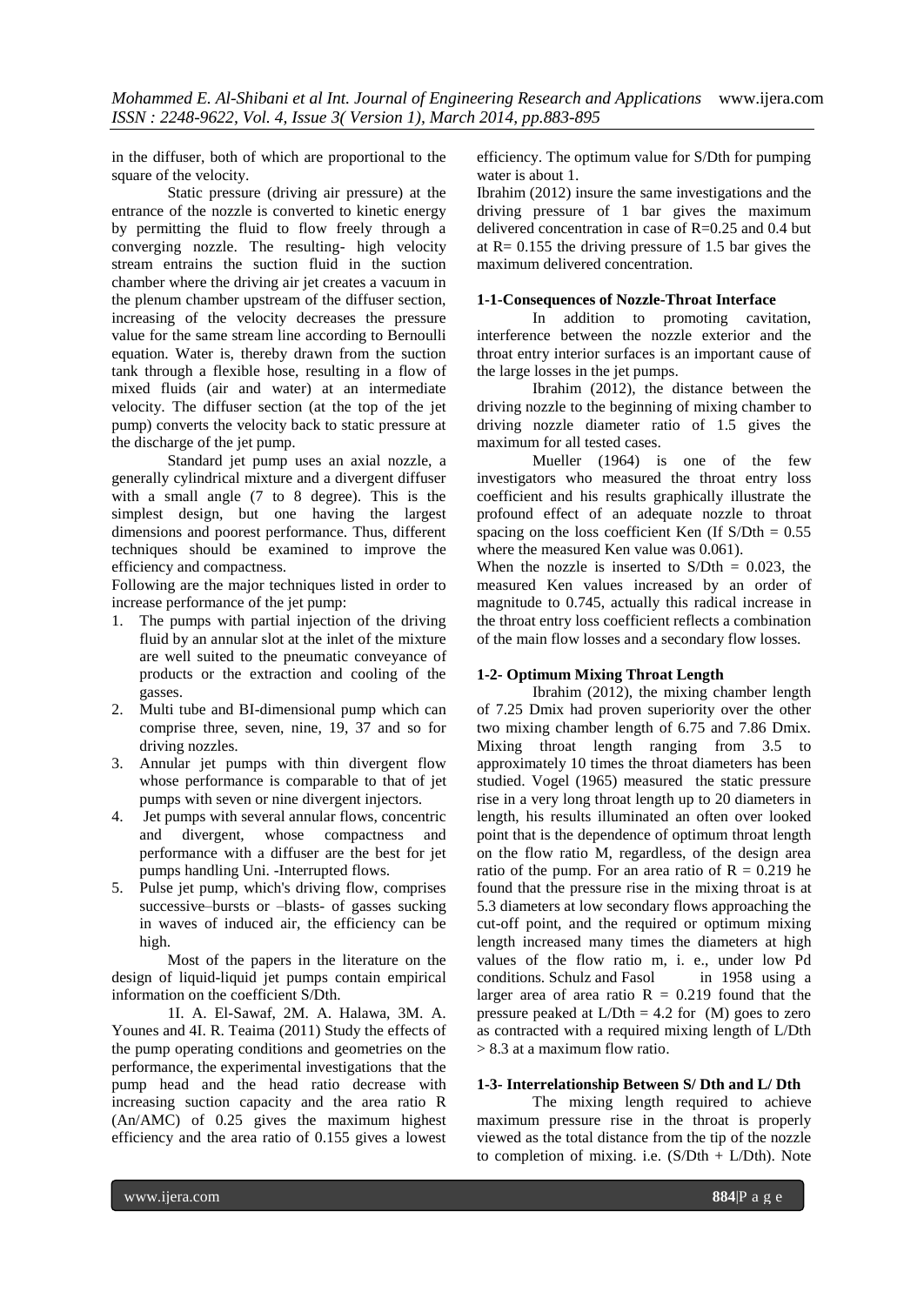that the optimum S/Dth increased from zero for the longest throat to 2.3 throat diameters for the shortest length. Since the L/Dth values declined at a more rapid rate than growth in S/Dth, The totals declined somewhat. Note that the peak efficiency was obtained with the intermediate case, i.e., 1 diameter spacing and a 5.66 diameter mixing throat length show in table (1) for two short-throat pumps.

The same trend is evident; namely, a reduction in throat length requires a doubling in nozzle to throat spacing. Sanger study provides further information on one of the undesirable effects of excessive  $S/D_{th}$  values when used with a long (7.25)-mixing throat. The corresponding static pressure profiles with  $S/D<sub>th</sub> = 0$  or 0.96 showed continuous pressure rise through the throat and leveling off at the exit, indicating an optimum length. In contrast, a similar profile with  $S/D<sub>th</sub> = 2.68$ resulted in a throat pressure rise, which peaked at about 4.5 diameters and then declined due to frictional losses in the throat.

**1-4- Effect of nozzle-throat spacing on performance and theory-experiment comparisons**  Unfortunately, the liquid pump is increasingly prone to cavitation as the throat spacing  $(S/D<sub>th</sub>)$  is reduced to zero. Static pressure measurements at the throat entry show that zero spacing causes large pressure drops at the throat entry and consequently promotes cavitation.

For  $S/D_{th} =$  0optimum nozzle setting for pump efficiency.

A. H. Hammoud and A. A. Abdel Naby (2006) for nozzle to throat spacing to nozzle diameter ratio (L/D), the optimum pump performance was obtained for drive pressure of 1.5 bar, while increasing the motive pump pressure the pump performance decreased. V. P. sharma1, S. Kumaraswamy<sup>\*1</sup> and A. Mani<sup>2</sup> (2011), Nozzle to mixing tube spacing play an important role in the performance of the jet pump.

# **1-5- Cavitation**

One of the most important problems in the design of the pump systems is the prediction of cavitation .The pressure at the throat entrance is always less than the suction head  $H_s$  for suction flows greater than zero. If the driving air pressure is reduced below the vapor pressure  $P_V$  of the fluid being pumped, cavitation will result. Since  $P_{\nu}$  is the minimum pressure that can be obtained at the throat entrance, the suction flow at this point is the maximum that can be obtained with the particular value of the suction head. Attempts to lower the driving air pressure below  $P_V$  by increasing the nozzle flow rate will simply lead to greater vapor volumes at  $P_V$  in the suction fluid.

Cavitation may be induced in a pump as a result of increased velocity of the primary jet or decreased suction port pressure or decreased delivery pressure,

<sup>1</sup>X. Long, <sup>2</sup>H. Yao, <sup>3</sup>J. Zhao (2009) study the effect of cavitation on the pump performance they concludes that flow patterns in the throat pipe of liquid pump under operating limit are observed, while the axial pressure distribution along the wall of the pump are also measured. Based on the analysis of the observation and calculations of the distribution of the mach No, it can be concluded that the critical liquidvapor two phase flow will occur when a jet pump works under the operating limit. In this situation, the velocity of mixed flow reaches the corresponding sound velocity. That's the reason why the outlet flow rate remains uncharged with the decrease of outlet pressure under a certain driving pressure when operating limits occurs.

Mixing throat cavitation in a liquid jet pump results from high jet velocity, low suction pressure (NPSH) or low Net Positive Suction Head developing cavitation at the jet boundary has no effect on the pump efficiency, but under severe conditions it spreads to the walls. Cavitation can be avoided by reducing  $V_n$  and R or by raising suction port pressure.

# **II. EXPERMENTAL SET-UP AND MEASUREMENT**

A new experimental-set up is constructed to investigate the effect of the design parameters on the pump performance in order to have a better understanding about the behavior of such pump under various conditions.

# **2-1- The set-up assembly:**

The set-up assembly shown in figure (1) consists of the main following components:

- 1. Main compressed air valve.
- 2. Secondary compressed air tank.
- 3. Manometer.
- 4. Orifice meter.
- 5. Air-lift pump.
- 6. Delivered water tank.
- 7. Feed water tank.

A 500 liter pressurized air tank (2) is used as a main air tank (outside the laboratory) connected to a 150-liter tank as a secondary tank beside the system to increase the stable periods of the pressure feeding. The secondary tank is connected to the orifice meter though a flexible tube connected to the control valve, the orifice meter is connected to the nozzle-tube by a galvanized 18 mm pipe and a pressure gauge is placed just before the nozzle-tube to measure the driving air pressure.

To enable the nozzle-tube moving up and down to change the percentage  $S/D<sub>th</sub>$  the lower flange figure (4) is threaded in the center by 2 mm fine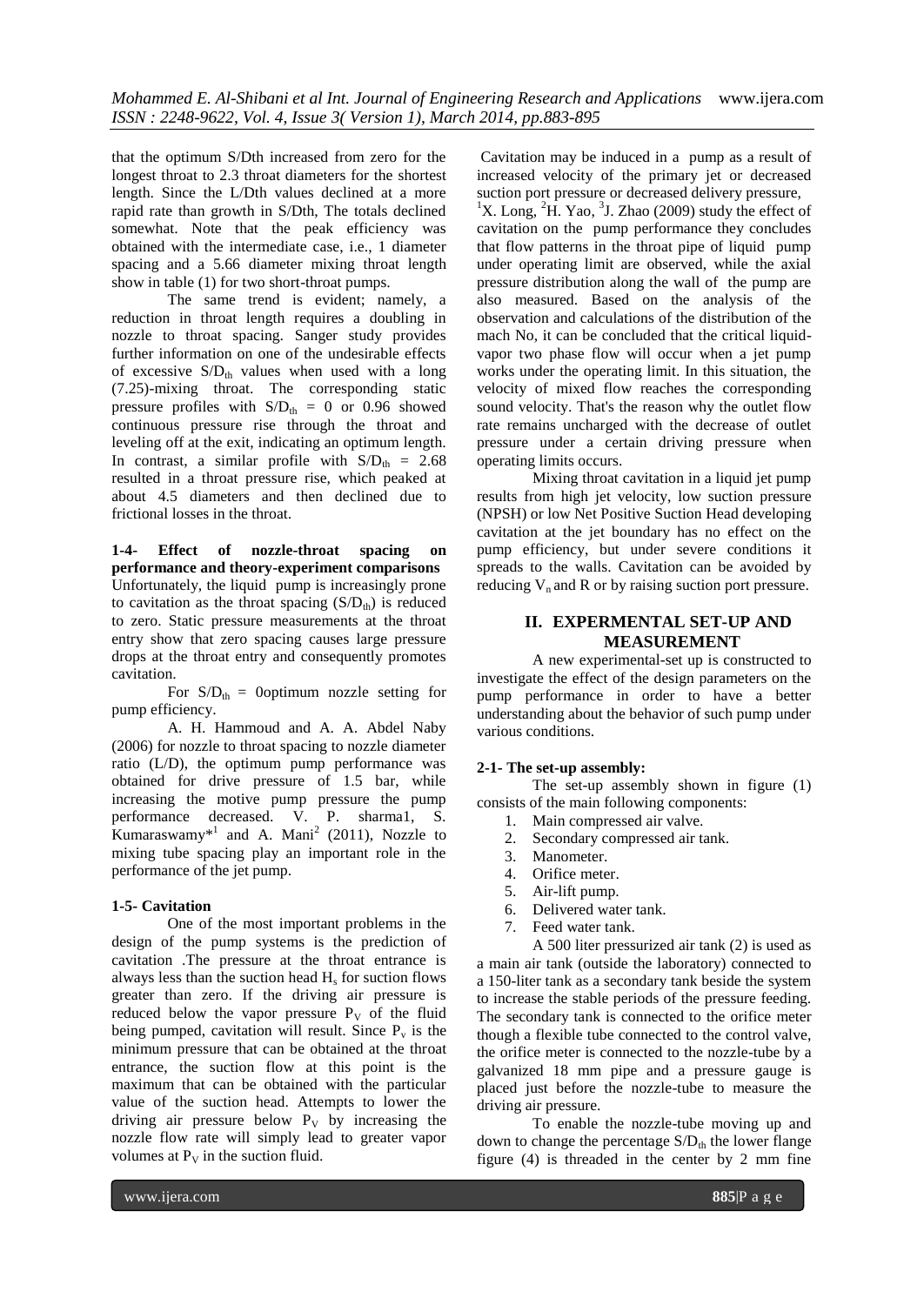threads 38 mm hole, . A 75 mm inside diameter, 30 mm length brass pipe is fabricated to connect the pump body to the lower and upper flanges, 4-holes 8 mm diameter drilled to enable connecting the pump parts together .The upper flange figure (5) is same as the lower flange. A 58 mm-pipe, 30 mm long is fabricated to be connected to the discharge line.

The orifice meter figure (6) designed according to the BRITISH STANDERED (BS-1042 Part-1 1964. It is used to measure the driving air flow rate by producing a pressure difference across an orifice placed between two tubes (Orifice meter) with  $D_{\text{o}i} = 19$  mm,  $D_{\text{o}i} = 70$  mm, the hole angle is 45<sup>o</sup>. Taping done at 28mm distance before the orifice and 14 mm distance after the orifice (according to the British Standard) placed between two 50 mm long Perspex pipes. The pressure difference across the orifice was measured by using mercury manometer; the orifice meter is calibrated using hydraulic bench.

The upper tank (6) is  $0.50 \times 0.50 \times 0.60$  m galvanized steel equipped with  $0.25 \times 0.25$  m Opening at the top and a side glass to indicate the water level in the tank. The tank level is fixed by upper stand  $1 \times 1$  x 1.1 m over the lower stand, and the lower tank (7) is  $0.50 \times$ 0.50 x 0.60 m, equipped with a floating valve at the inlet to control the water level in the tank (beside the presence of the over flow hole to insure a fixed water level).

Feeding of water through a 12.5 mm line connected to the control valve to maintain the water level constant in the feeding tank so that the suction head can be constant during operation.

The stagnation pressure inside the pressurized air tank is measured by a pressure gauge fixed on top of the tank, while the static pressure in the jet-nozzle tube is measured by a pressure gauge fixed on top of the tank.

#### **2-1-1- The Air-lift Pump:**

It consists of a **c**onverging diverging tubefabricated from Perspex plastic for visual observations studies, see figure (3)**.** This type of material has ultimate tensile strength [UTS] of 40 – 75 MPa, the tube consists mainly from cylindrical entrance, inlet nozzle followed by long throat section, then a convergent section followed by the exit cylinder.

A50 mm tubes are welded just before the inlet convergent section for the inlet of suction fluid. The nozzle tube is fabricated from brass to avoid corrosion. It consists of a tube with a 38 mm outside diameter, 305 mm long and it is threaded from outside to engage with the lower flange as male and female. A 35 mm long 12 mm outlet diameter 20 mm inlet diameter brass nozzle is welded to the tube to have the pressurized air as a jet as shown in figure (7).

### **2-2- Measurements 2-2-1 Pressure**

Stagnation pressure inside the pressurized air tank and Static pressure in the jet-nozzle tube are measured by using a Bourdon tube gauge fixed on the top of the tank. Measuring upstream air pressure using Bourdon pressure gauge with measuring range of 0-10 bar with  $\pm 2\%$  of F.S., while downstream air pressure measured using Digital compound gauge with measuring range of  $\pm 0.1\%$  F.S.

#### **2-2-2- Measuring the discharged water mass flow**  rate  $(\Box_{w})$ :

It is measured by collecting discharged water in the upper tank and by using the glass level indicator and the dimensions of the tank we can evaluate the water volume over a period of time (t) measured using digital stop watch, the process is repeated using calibrated rotameter then the discharged water mass flow rate can be evaluated .

### **2-2-3- Measuring the pressurized air mass flow**  rate  $(\Box_{a})$ :

By measuring the pressure difference across the orifice in an calibrated orifice meter which inserted in the pressurized air feed line, the net vertical high difference can be measured using mercury filled U-tube manometer with measuring range 0-500 mm and  $\pm 2$  mm accuracy, then, the mass air flow rate can be evaluated. The orifice meter is calibrated using hydraulic bench to have a calibration curve for different values of the driving air mass flow rate.

# **III. RESULTS AND DISCUSSION**

A series of tests done to calibrate the orifice meter by using hydraulic bench and collect water in a tank and calculate the time for this quantity of water to have the actual flow rate and compare it with the theoretical flow rate calculated theoretically. The mean value for the discharge coefficient  $C_d$  equal to 62.5, so that this value will be used as a constant value for the discharge coefficient in the driving air mass flow rate calculations.

The series of test in figure 8 (a, b, c, and d) shows the relation between  $\square_a$ , and  $\square_w$  at a constant  $S/D<sub>th</sub> = 0.5$  for different suction heads (H<sub>s</sub> = -10, 10, 20, 30 Cm).

From the graph one can see that increasing  $\Box$ <sub>a</sub> shall increase  $\Box$ <sub>w</sub> at the same H<sub>s</sub>, and as H<sub>s</sub> increases the flow rate increases too. For the same  $\square$ <sub>a</sub>, and the minimum water mass flow rate is at  $H_s =$ -10 Cm. For a certain value of H<sub>s</sub> as  $\square_a$  increased,  $\square_w$ increased proportionally. If the throat pressure is constant at  $-10$  Cm of water, increasing  $P_{US}$  shall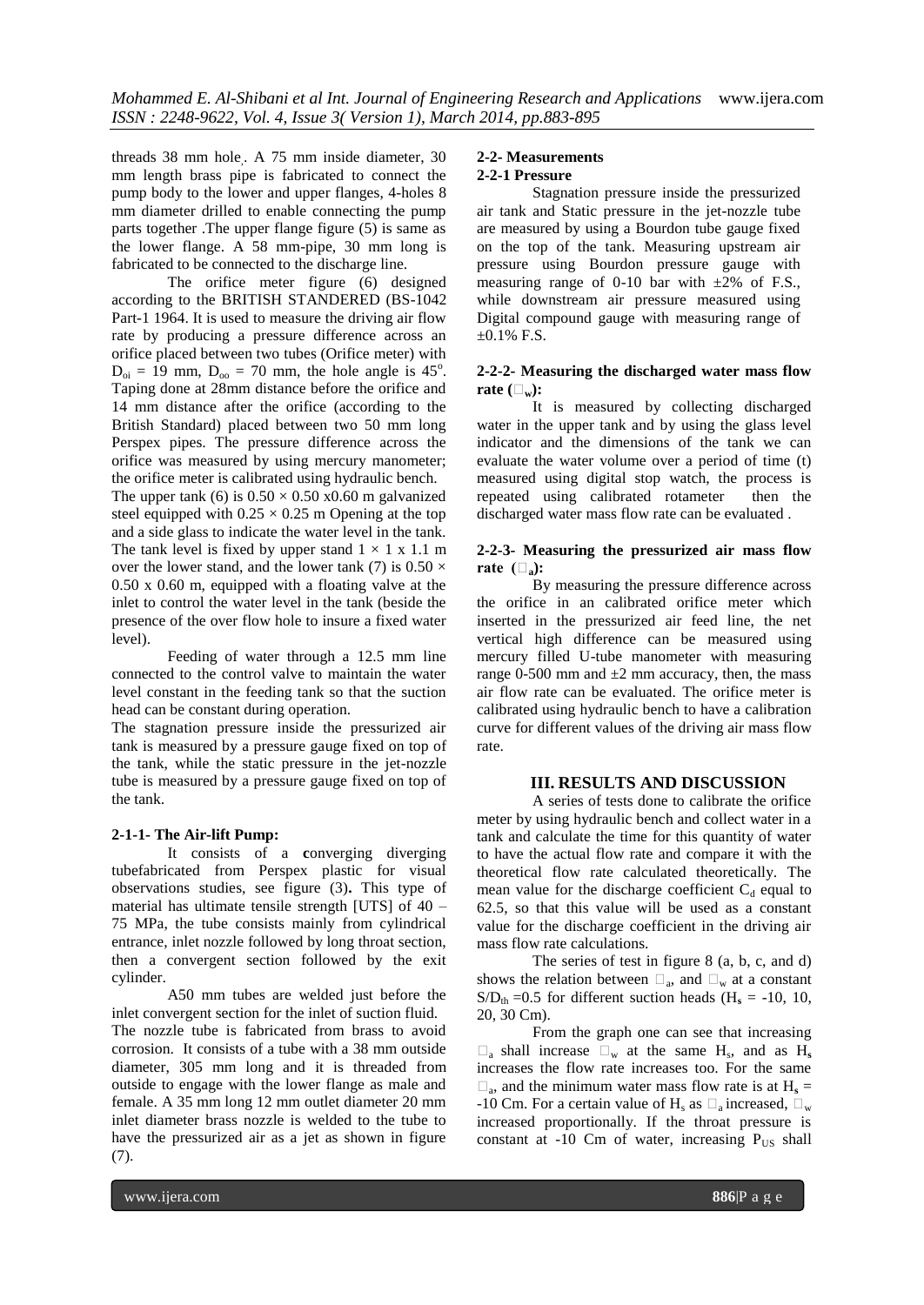increase the flow rate up to the choking pressure, after which the flow rate shall remain constant.

Same as the first series but at  $S/D_{th} = 1.5$  and 3.0 respectively in figures (8, 9, 10) they show the same trend as described above.

Another Series in figure 9 ( a, b, c, and d) show the variations of  $\Box_w$ , against  $\Box_a$  at  $H_s = -10$ , 10, 20, 30 Cm., at a constant  $S/D<sub>th</sub> = 1.5$  The results (as shown in the figures) as expected, the tendency for the characteristics to reach a maximum followed by a slight fall before flattening off is clear particularly for the low pumping heads. The characteristic shape beyond an air mass flow rate of  $1.1 \times 10^{-2}$  Kg/sec (corresponding to a supply pressure of approximately 6.5 atm.) could not be established due to limitations.

Another Series in figure 10 ( a, b, c, and d) show the variations of  $\Box_w$ , against  $\Box_a$  at H<sub>s</sub> = -10, 10, 20, 30 Cm., at a constant  $S/D_{th} = 3.0$  The results (as shown in the figures) as expected. For certain value of  $S/D<sub>th</sub>$  as Pa increased, the dimensionless percentage M increased up to the maximum value, and then the curve falls down slowly. The graphs show that the maximum Mat different values of  $S/D<sub>th</sub>$ . Table (1) show the locations of maximum M at various driving pressure and suction head. In each series the three curves have the same trend.

#### **IV. CONCLUSIONS**

From all the previous results, different points can be calculated:

#### **4-1- Effect of Water Head (Hs)**

For this series of tests, the following values of the dimensionless geometric parameters are chosen:

 $S/d_1 = 0.5$ 

 $L/d_2 = 5.12$  $d_2/d_1 = 2.25$ 

It is clearly that for the same configuration of the system, increasing  $H_s$  lead to increase in  $\square_w$  for the same  $\square_a$  in Figure 8 (a, b, c, and d) proportionally, but the optimum performance is at  $S/D_{th} = 0.5$ , Hs= 30 Cm.

This is agreeing with the previous investigations done. Increasing  $H_s$  from  $-10$  Cm to 30 Cm leads to decrease in M because of the required increase  $\Box$ <sub>a</sub> so that it could be concluded that there must be careful in increasing the suction head, and a balance must be considered between the suction head and the driving air mass flow rate.

#### **4-2- Effect Of The Driving Air Pressure P<sup>a</sup>**

For the same  $S/D_{th}$ , H<sub>s</sub> increasing the driving air pressure P<sup>a</sup> leads to proportional increase in M up to the optimum region, and then increasing  $P_a$  will leads to decreases in M. This means that the driving air pressure must be limited otherwise it cause a

reverse effect. At the same  $P_a$  increasing  $H_s$  results in decreasing of M, at the same driving pressure P<sup>a</sup> increasing the percentage  $S/D<sub>th</sub>$  results in decreasing of the percentage of M. The effect of increasing  $P_a$ will stop at certain maximum of M that is any increase in the driving air pressure  $P_a$  will meet no change in M.

#### **4-3- Effect Of The Percentage S/Dth**

Increasing  $S/D<sub>th</sub>$  will leads to decrease in the percentage of M because the optimum  $S/D_{th} = 0.5$  so that at this value we will have the best performance and any other values for  $S/D<sub>th</sub>$  the percentage M will decreases, but this effect is not so clear and it could be neglected. The pump performance is not so sensitive with the change of  $S/D_{th}$  after  $S/D_{th} = 0.5$ . It is important to mention here that  $S/D_{th} = 0$  is the reason for highcavitation losses.

#### **4-4- Effect of Hysteresis**

From figure 8&9 (a, b, c, and d) for the two runs as a result of the presence of the Hysteresis phenomena there was a difference between the two runs because of the friction, and thermal effects. It could be summarized that: -

- 1.  $S/D<sub>th</sub>$  should be of the order of 0.5 to 1.5 throat diameters.
- 2. Performance is insensitive in this range and a value of 1 is commonly recommended.
- 3. It is unlikely that commercial jet pumps will be constructed with  $S/D<sub>th</sub>$  values of zero because of the cavitation penalty.

#### **REFRENCES**

- [1] H. Yano, 1. Funaki, T. Shinoki, A. Kieda and S. Simotori (1990) "Performance of a New Type of Water Jet Pump", Transactions of ASME Journal, Vol (2), pp. 98-112.
- [2] I.J. Karassic, J.P. Messina, P. Cooper, C.C. Healed (2008) Pump Handbook, Fourth edition, McGraw-Hill, NY.
- [3] Mueller N. H. G., (1964) "Water Jet Pump" J. Am. Soc. Civil Eng. 90-HY3, 83.
- [4] Iran, E and Rodrego E.( 2004) "Performance of low-Cost Ejectors", Journal of Irrigation and Drainage Engineering. ASCE trans., pp.122-128. H. Hammoud, (2006) "Effect of Design and Operational parameters on The pump Performance", Beirut Arab University, Mechanical Engineering Department, Proceedings of the 4<sup>th</sup> WSEAS International Conference on fluid mechanics and Aerodynamics, Elounda, Greece, August 21-23, pp. 245-252.
- [5] Jerzy M. Sawicki (2007), "Hydraulic Loss Coefficient in 1D flows", University of Technology, Faculty of Civil and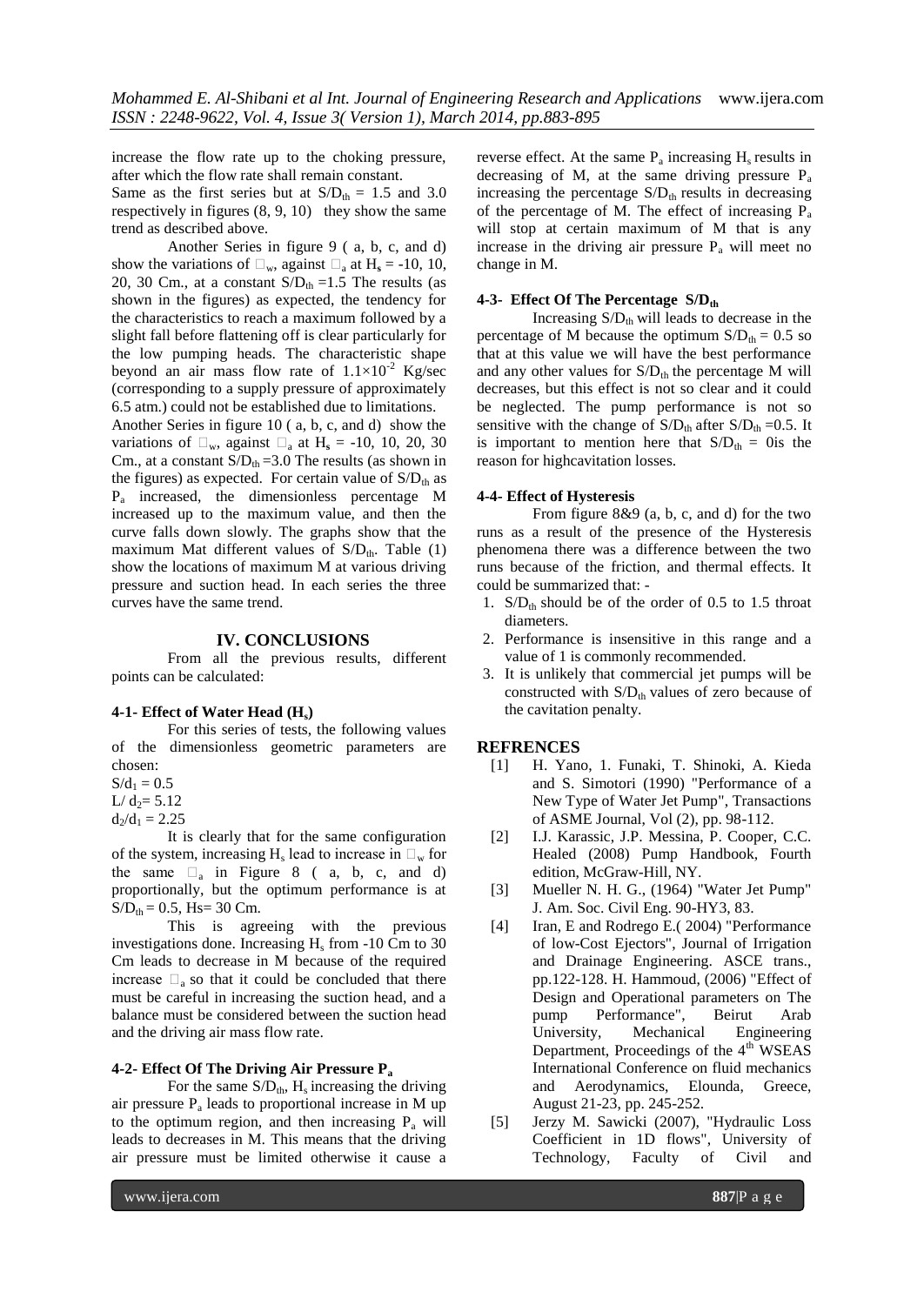Environmental Engineering, Archives of Hydro-Engineering and Environmental Mechanics., Vol. 54,No. 2, pp. 95-116

- [6]  $\,$   $\,$   $\,$  E. Lisowski and  $\,$  H. Momeni (2010), "CFD Modeling of a jet Pump with Circumferential Nozzles for Large Flow Rates", 1 Institute of Applied Informatics, Cracow University of Technology, Poland,  $2$ Institute of Machine and Marine Technology, Bergen University College, Norway. Archives of Foundry Engineering Volume 10, Special Issue 3/2010. pp.69-72.
- [7] Vogal, R., (1965), "Theoretische und Experimentelle Untersuchungen as Strohlopparaten, Maschinenbautechnick, Berlin, Germany, Vol. 5, P. 619.
- [8] <sup>1</sup>I. A. El-Sawaf, <sup>2</sup>M. A. Halawa, <sup>3</sup>M. A. Younes and <sup>4</sup>I. R. Teaima (2011), "Study of the Different Parameters that Influence on the Performance of Water Jet Pump", <sup>1</sup>Proffessor, Mechanical Power Engineering Department, Faculty of Engineering, Port-Said University, Egypt, <sup>2</sup>Assistant Professor, Mechanical Power Engineering Department, Faculty of Engineering, Al-Azhar University, Egypt, <sup>3</sup>Professor, MERI, NWRC, Egypt, <sup>4</sup>Assistant Researcher, MERI, NWRC, Egypt. Fifteenth International Water Technology Conference IWTC 15, Alexandria Egypt.
- $[9]$  <sup>1</sup>X. Long, <sup>2</sup>H. Yao, <sup>3</sup>J. Zhao (2009) "Investigation on Mechanism of Critical Cavitating Flow in Liquid Jer Pump Under Operating Limits" <sup>1</sup> School of Power and Mechanical Engineering, Wuhan University, China. <sup>2</sup>Nuclear Power Qinsham Joint Venture Company Limited, Haiyan, China.

<sup>3</sup>National Microgravity Laboratory, Institute of Mechanics, Chinese Academy of Science, Beijing, China. International Journal of Heat and Mass Transfere52 2415-2420

- [10] Ibrahim R. Teaima (2012) "A Central-Type Jet Pump Model For Wheat Grains Removing From Water Channels" Mechanical& Electrical Research Institute, National Water Research Center, Delta, Barrage, Egypt, Sixteenth International Water Technology Conference, IWTC 16,Turkey.
- [11] P. sharma<sup>1</sup>, S. Kumaraswamy<sup>\*1</sup> and A. Mani<sup>2</sup>  $(2011)$ ,<sup>1</sup> Hydroturbomachines Laboratory, Department of mechanical Engineering Indian Institute of Technology Madras, Chennai, India, <sup>2</sup>Refrigiration & Air-conditioning Laboratory, Department of mechanical Engineering Indian Institute of Technology Madras, Chennai, India.
- [12] Sadek Z. Kassa[ba,](http://www.sciencedirect.com/science?_ob=ArticleURL&_udi=B6V3G-4TX6W4X-2&_user=7427160&_rdoc=1&_fmt=&_orig=search&_sort=d&view=c&_acct=C000072000&_version=1&_urlVersion=0&_userid=7427160&md5=5b019322c62e625361bb90ba03cf16a2#aff1#aff1) Hamdy A. Kandi[la,](http://www.sciencedirect.com/science?_ob=ArticleURL&_udi=B6V3G-4TX6W4X-2&_user=7427160&_rdoc=1&_fmt=&_orig=search&_sort=d&view=c&_acct=C000072000&_version=1&_urlVersion=0&_userid=7427160&md5=5b019322c62e625361bb90ba03cf16a2#aff1#aff1) Hassan A. Ward[aa](http://www.sciencedirect.com/science?_ob=ArticleURL&_udi=B6V3G-4TX6W4X-2&_user=7427160&_rdoc=1&_fmt=&_orig=search&_sort=d&view=c&_acct=C000072000&_version=1&_urlVersion=0&_userid=7427160&md5=5b019322c62e625361bb90ba03cf16a2#aff1#aff1) and Wael H. Ahme[db,](http://www.sciencedirect.com/science?_ob=ArticleURL&_udi=B6V3G-4TX6W4X-2&_user=7427160&_rdoc=1&_fmt=&_orig=search&_sort=d&view=c&_acct=C000072000&_version=1&_urlVersion=0&_userid=7427160&md5=5b019322c62e625361bb90ba03cf16a2#aff2#aff2) (2008) " Air-lift pumps characteristics under two-phase flow conditions" aMechanical Engineering Department, Faculty of Engineering, Alexandria University Alexandria, Egypt, bNuclear Safety Solution Ltd., AMEC, 700 University Avenue, Toronto, Ontario, Canada M5G 1X6
- [13] S. Z. Kassab<sup>1</sup>, H. A. Kandil<sup>2</sup>, H. A. Warda<sup>3</sup>, W. A. Ahmed $4(2001)$  " Performance of an Airlift Pump Operating in Two-Phase Flow" Mechanical engineering department, faculty of engineering, Alexandria University, Egypt,ICFDP7-2001004.

# **I. APPINDIX**

Basic Laws Used in Calculations:

**6-1-Determining Driving Air Volumetric Flow Rate ( Q** *air* **)**

$$
m_a = Y^* F^* C^* A^* \sqrt{2^* \rho_{US} (P_{US} - P_{DS})} \quad (Kg \text{/sec}).
$$
  
\n
$$
Y = 1 - (0.041 + 0.35) \left(\frac{d_o}{D}\right)^4 \frac{(P_{u.s} - P_{D.S})}{P_{u.S}} * \frac{1}{1.4}
$$
  
\n
$$
F = \sqrt{\frac{1}{1 - \left(\frac{d_o}{D}\right)^4}}
$$

A = Orifice area =  $(\Pi / 4)^*d_\rho$  $2 \left( \text{m} \right)^2$ 

www.ijera.com **888**|P a g e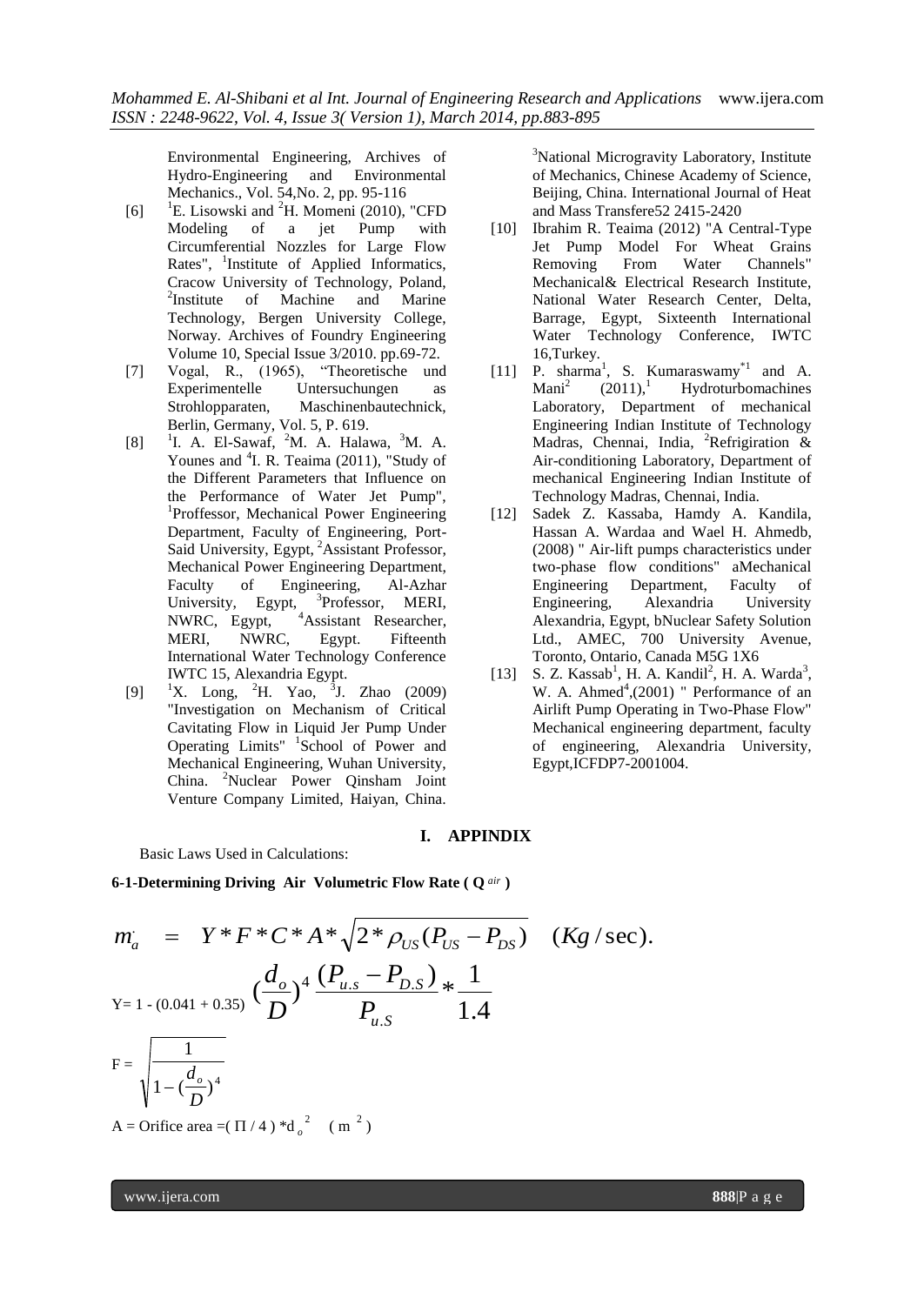$$
\rho_{u.s} = \frac{P_{u.p} (bar)^* 10^4}{R(29.3)^* T_{u.s}(K)}
$$
  
\n
$$
H_{air} = Y^* (\frac{\gamma_u}{\gamma_a} - 1)
$$
  
\n
$$
\gamma_u = 13.6
$$
  
\n
$$
\gamma_u = \frac{1}{800}
$$
  
\n
$$
W_{air}^* H_{air} = W_{air}^* Y^* (\frac{\gamma_u}{\gamma_a} - 1)
$$
  
\nWhere :-  
\n
$$
\frac{Right reading - left reading}{100}
$$
  
\n
$$
W_{air} = (1/800)^* 9800 = 12.25 \text{ N/m}^3
$$
  
\n
$$
P_{u.s} - P_{D.S} = W_{air}^* Y^* (\frac{\gamma_u}{\gamma_a} - 1)
$$
  
\n
$$
\frac{N}{m^2}
$$

$$
=\frac{N}{m^2}*10^{-5}
$$
 bar

#### **6-2-Determining Water Volumetric Flow Rate**

Volume of water in the upper tank =  $50 \times 50 \times Z$  (Cm<sup>3</sup>) where : -

50 ( Cm  $) \times$  50 ( Cm  $)$  = Upper tank base area

$$
Q_{w} = \frac{Volumeofwater * 10^{-6}}{time} (\frac{m^{3}}{sec})
$$

#### **6-3- Calculation of The pump Efficiency**

The pump efficiency can be obtained from the following equation derived by- Mueller (1964). It is similar to the expression obtained by Vogal (1965) except that the friction loss in the driving line and the bend loss in the suction line are included in Mueller equation, and the mixing chamber loss has been treated differently. This equation can be used generally to determine the behavior of the pump of a certain construction.

*N*

limitar to the expression obtained by Vogal (1965) except that the friction loss in the driving line and the loss in the section line are included in Mueller equation, and the mixing chamber loss has been the differently. This equation can be used generally to determine the behavior of the pump of a certain construct 
$$
v\{2R[\frac{1-v}{1-R}]^2 + (1+Z_6-Z_5)[\frac{R+v}{1+R}]^2 - v^2[\frac{1}{C_s^2} + Z_4 + Z_6]\}
$$

\n $\eta = \frac{V\{2R[\frac{1-v}{1-R}]^2 + (1+Z_6-Z_5)[\frac{R+v}{1+R}]^2 - (1-Z_6-Z_5-Z_5)[\frac{R+v}{1+R}]^2\}}{R\{Z_1 + \frac{1}{C_m^2} + Z_5[v^2 - 2R[\frac{1-v}{1-R}]^2 - (1-Z_6-Z_5-Z_5)[\frac{R+v}{1+R}]^2\}}$ 

Where:

For the specific geometry constructed in the present study  $v = 1/2.25$ For  $L_m$ =14.35 Cm 1- Friction loss in driving line  $Z_1 = 0.0012$ 

www.ijera.com **889**|P a g e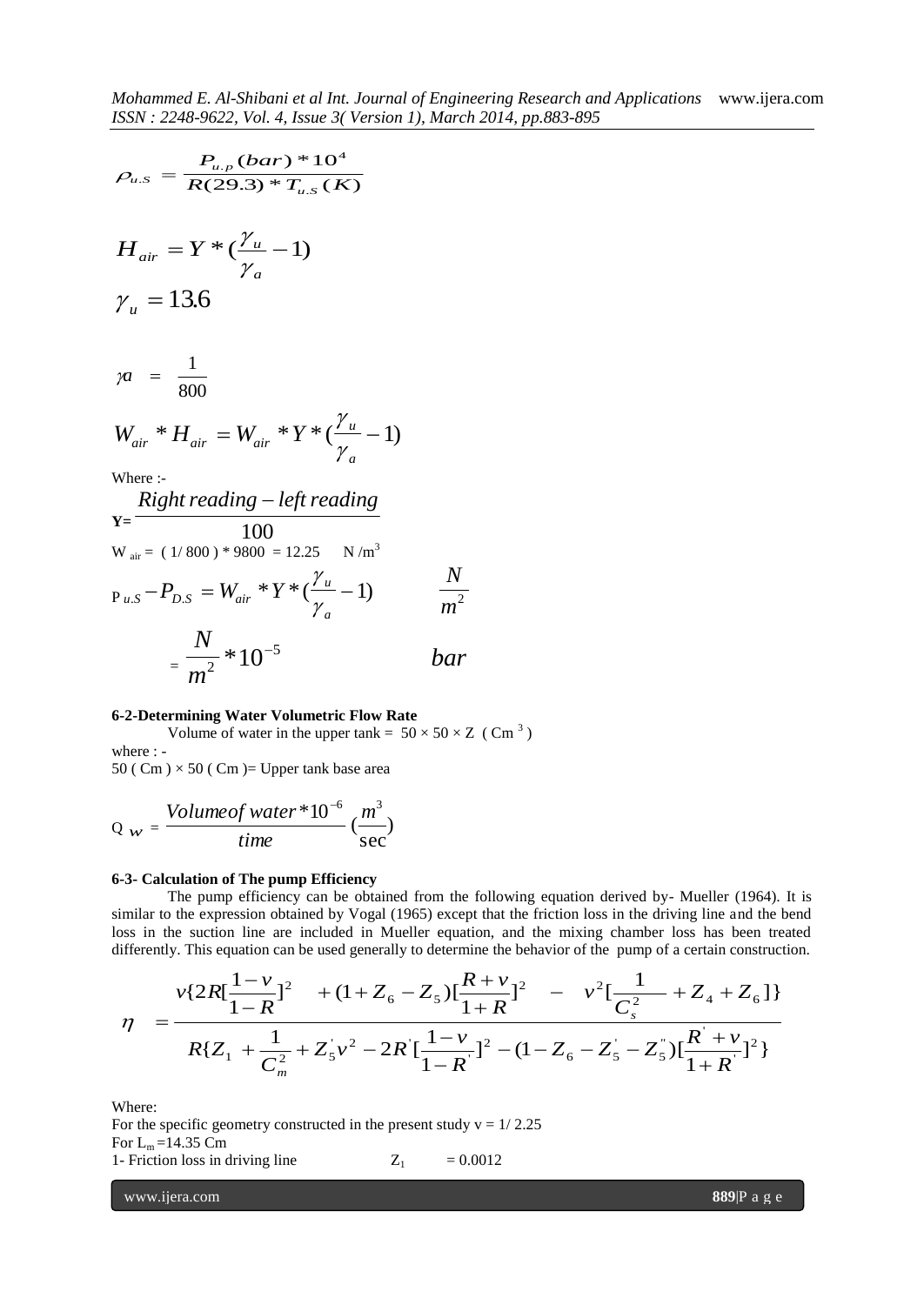*Mohammed E. Al-Shibani et al Int. Journal of Engineering Research and Applications* www.ijera.com *ISSN : 2248-9622, Vol. 4, Issue 3( Version 1), March 2014, pp.883-895*

| 2- Driving nozzle loss             | $C_m$              | $= 0.94$                 |
|------------------------------------|--------------------|--------------------------|
|                                    |                    | $1/C_{\rm m}^2$ = 1.1316 |
| 3- Suction nozzle loss             | $C_{s}$            | $= 0.757$                |
|                                    |                    | $1/C_s^2 = 1.745$        |
| 4- Bend loss in suction line       | $Z_4$              | $= 0.0026$               |
| 5- Friction loss in mixing chamber | Z <sub>5</sub>     | $= 0.0288$               |
|                                    | $Z^{\prime\prime}$ | $= 0.0233$               |
| 6- Diffuser loss                   | $Z_6$              | $= 0.0835$               |

All the parameters values from Mueller tables for the efficiency equation.

| Table (1)          |                                                                                                |                          |  |
|--------------------|------------------------------------------------------------------------------------------------|--------------------------|--|
| <b>Reference</b>   | Throat entry shape                                                                             | $L/D_{th}$               |  |
| Vogal and Sanger   | Conical, approx. 200 <sup>°</sup>                                                              | 6                        |  |
| Schultz and Fasol  | Conical, 120°                                                                                  | 4                        |  |
| Mueller            | Rounded, radius = $0.9 / D_{th}$                                                               | $6 - 7.5$                |  |
| Vogal              | Conical $(180^{\circ})$ , elliptical                                                           | 8.3                      |  |
| Cunningham         | 3 Conical $(180^{\circ} \cdot 90^{\circ} \cdot 40^{\circ})$<br>One rounded radius = $2 D_{th}$ | $6 - 8$                  |  |
| Hansen and Kinnavy | Conical, 40°                                                                                   | 4.1                      |  |
| Sanger             | Rounded, radius = $3.7 D_{th}$                                                                 | $3.54$ , $5.66$ , $7.25$ |  |

In all cases, corners are rounded at transitions (Cunningham and Sanger)

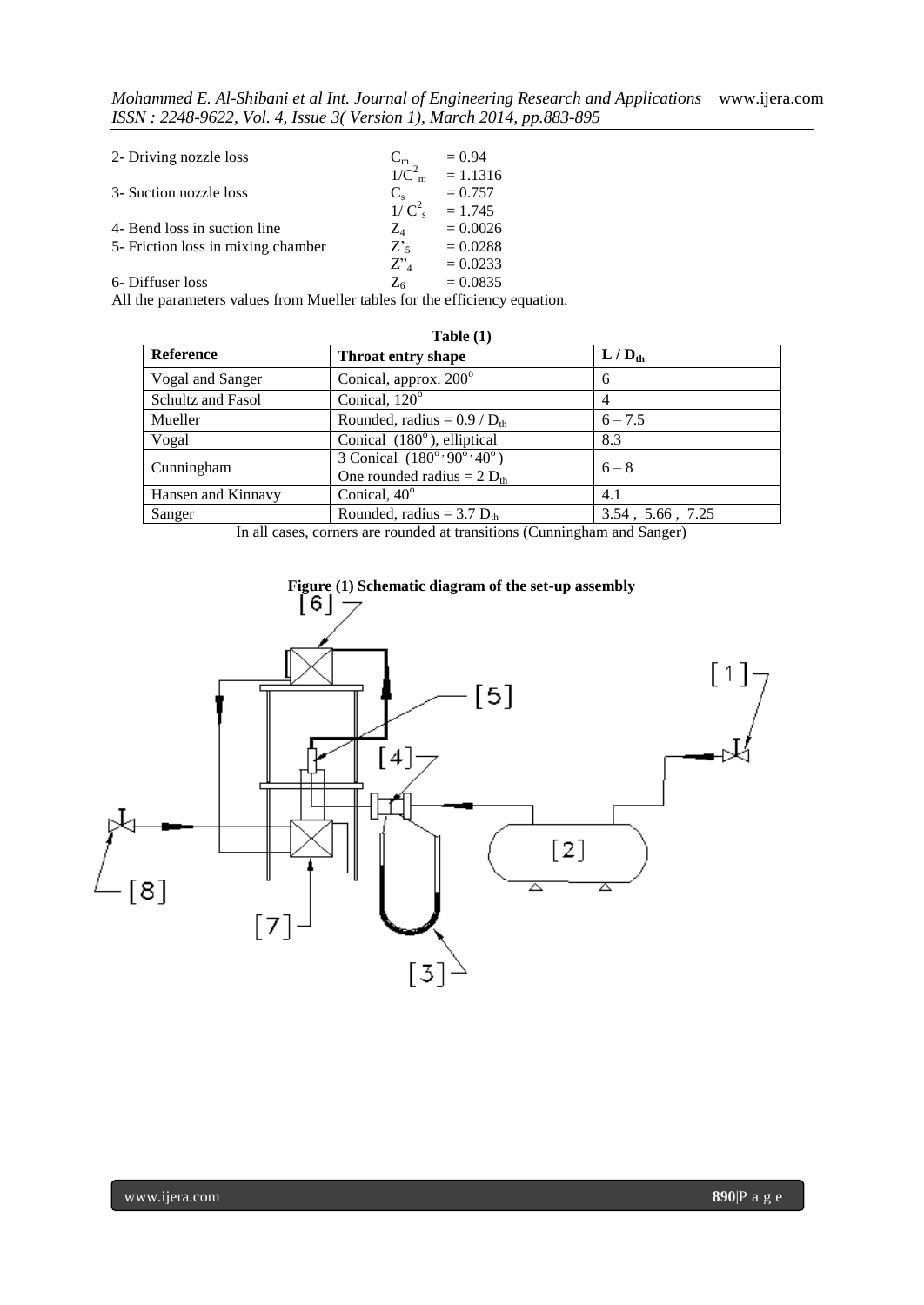

**Figure (2) Schematic diagram of The pump components.**

**Figure (3) Schematic drawing of the convergent divergent tube of the jet- pump**



**Figure (4) Schematic drawing of the lower flange of the pump assembly**

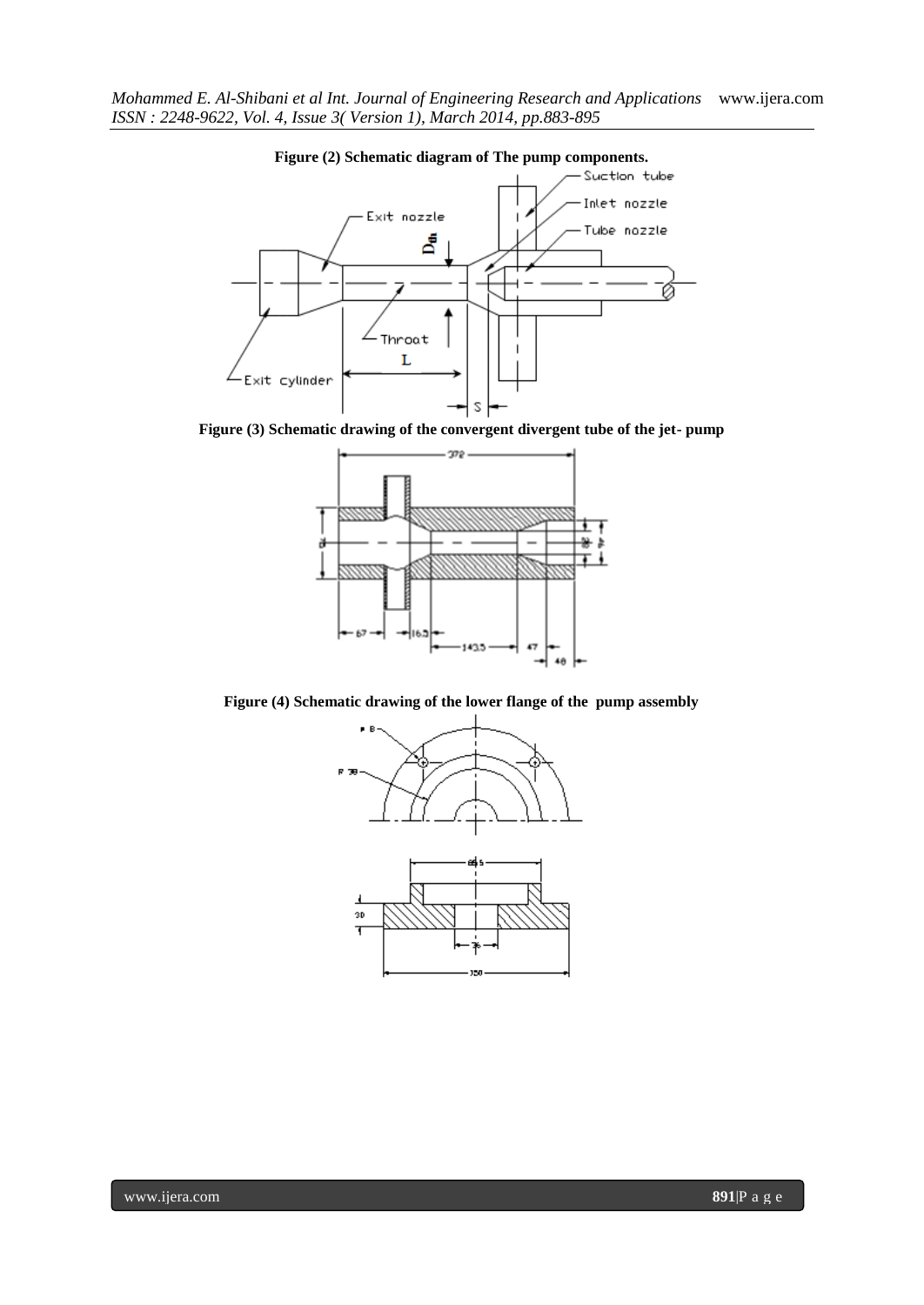

# **Figure (5) Schematic drawing of the upper flange of the jet -pump assembly**

**Figure (6) Schematic drawing of the orifice meter assembly**



**Figure (7) Schematic drawing of the nozzle tube**

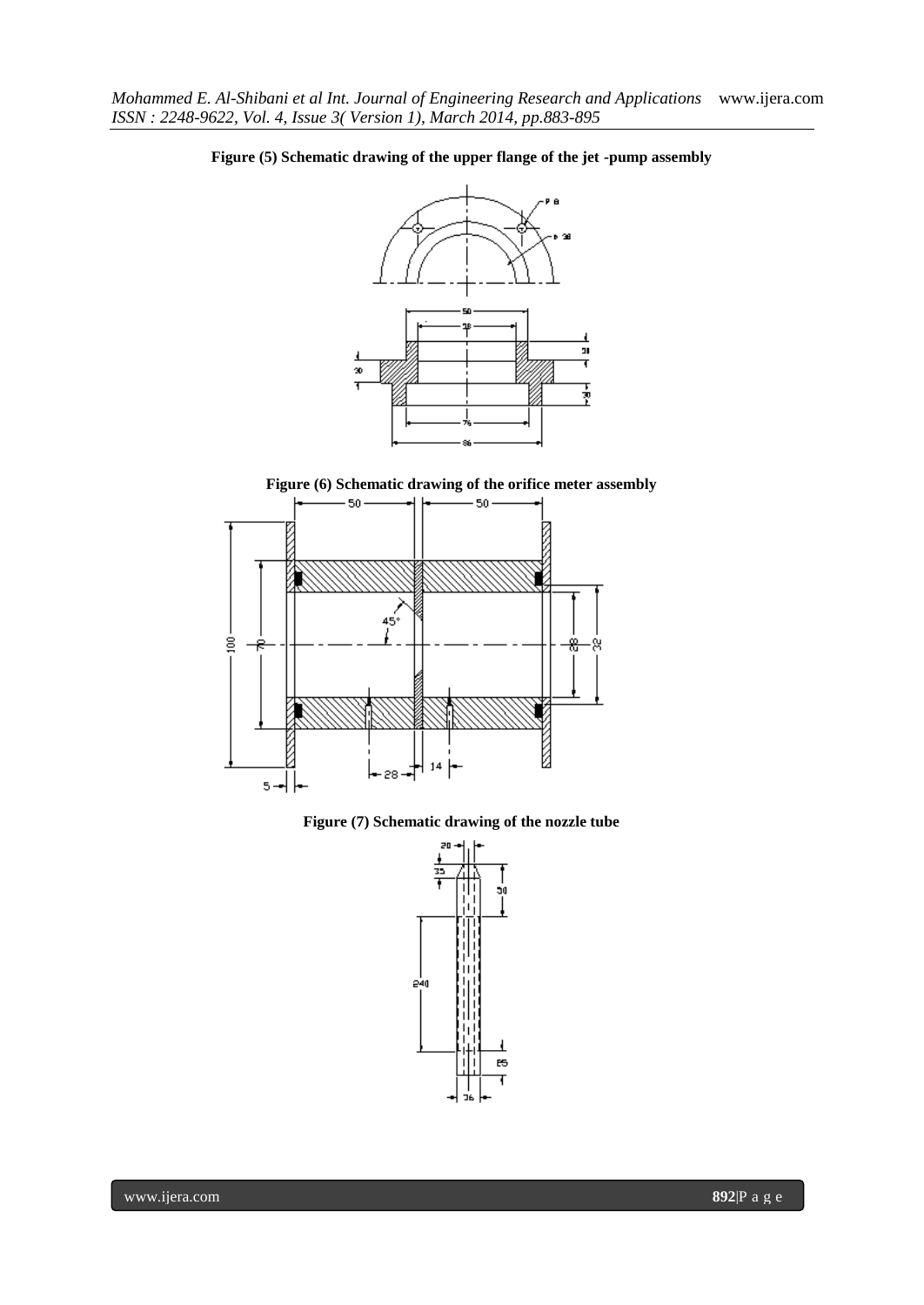



**Fig. 9 (a, b,c and d) Relation between discharge water mass flow rate and driving air mass flow rate at S/ Dth = 1.5, Hs = -10, 10, 20, 30 Cm respectively for different values of suction heads**



www.ijera.com **893**|P a g e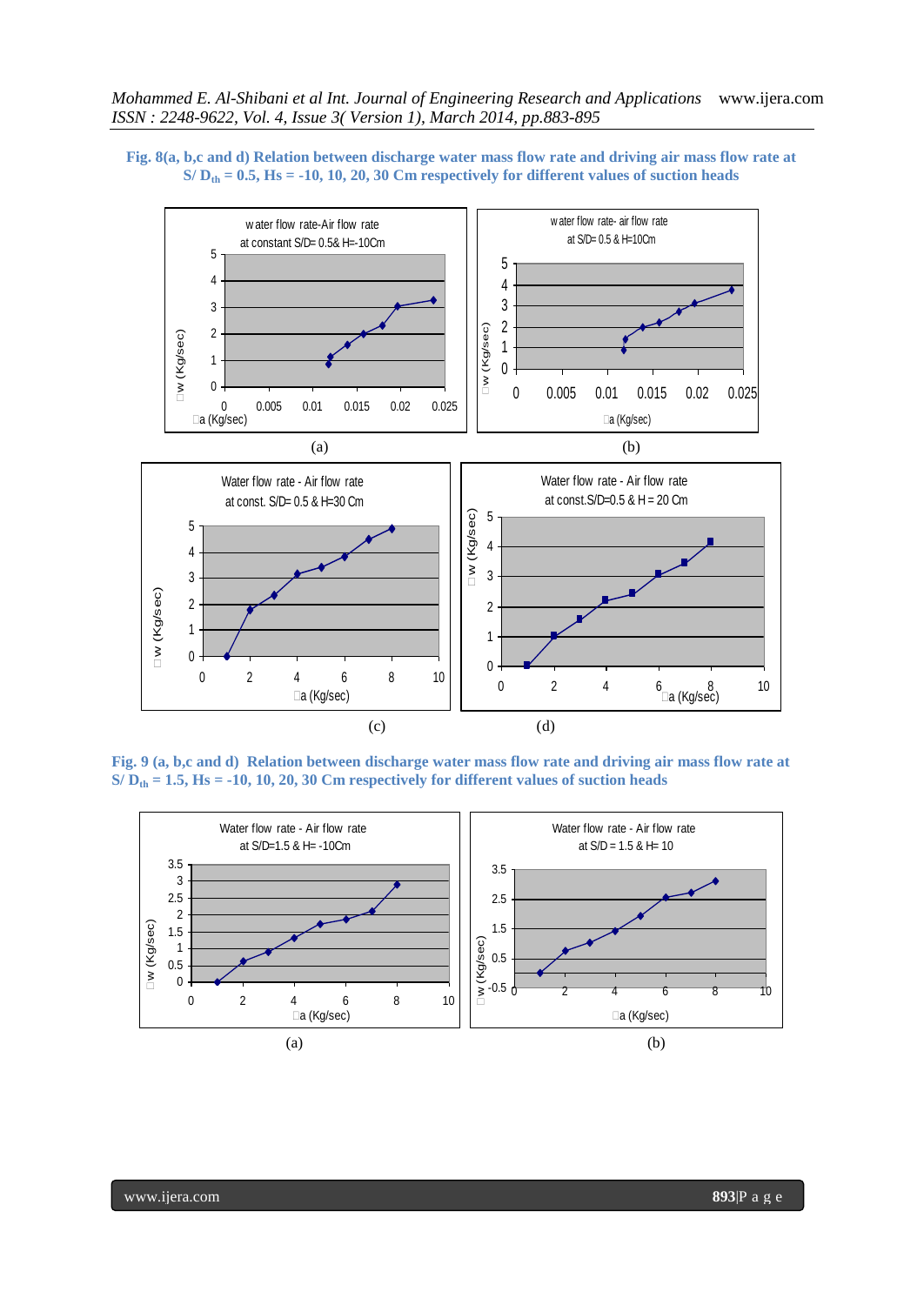*Mohammed E. Al-Shibani et al Int. Journal of Engineering Research and Applications* www.ijera.com *ISSN : 2248-9622, Vol. 4, Issue 3( Version 1), March 2014, pp.883-895*



**Fig.10 (a, b, c and d) Relation between discharge water mass flow rate and driving air mass flow rate at S/ Dth = 3.0, Hs = -10, 10, 20, 30 Cm respectively for different values of suction heads**





 $(c)$  (c)